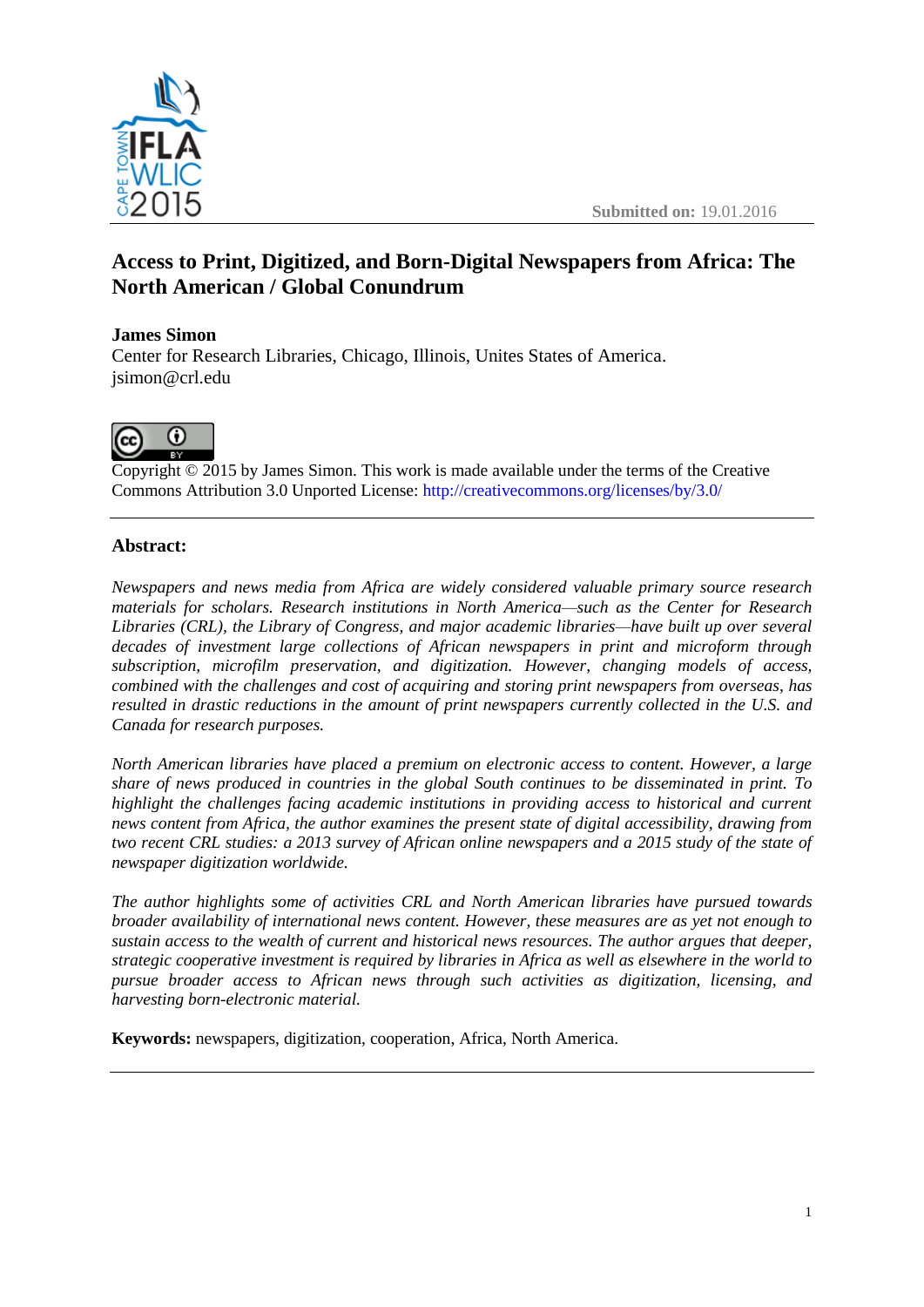Newspapers from Africa have long been of high value for scholars and researchers at North American academic institutions. Newspapers published in countries of Africa dating as far back as the  $18<sup>th</sup>$ century contain a wealth of information and insight for scholars seeking to better understand and interpret the history, politics, and culture of the region.

Previous IFLA papers (Limb [2003], Woodson [2007], Howard-Reguindin [2007]) have covered various aspects of African news collecting efforts by libraries in the United States. This paper provides an update on current collection challenges facing North American libraries. It will highlight some of the activities the Center for Research Libraries (CRL) and the North American library community have pursued towards broader availability of international news content. However, the paper will argue these activities are not yet sufficient to address the growing need for solutions for access to African news, especially in light of the growing body of electronic news sources from Africa (both digitized and born-digital). Deeper, strategic cooperative investment is required to sustain access to African news resources through digitization, licensing, and harvesting born-electronic material. The paper will suggest areas in which African institutions might consider co-investing to bring collections to light for scholars in Africa as well as in North America.

#### **1. Brief History of African news collecting in the United States**

Despite the long history of news publications originating from Africa, newspaper collecting in the U.S. was initially slow to develop. Institutions such as the Library of Congress (LC), New York Public Library, and Boston Public Library were among early collectors of African newspapers, with selective acquisitions dating back to the early  $20<sup>th</sup>$  century. However, even up through the 1920s title selections were quite limited, focusing only on a few countries of particular political or historical interest. $1$ 

By the early 1940s, reflecting the growing interest in colonial and global affairs, academic institutions in the U.S. had begun to collect larger numbers of African newspapers. "African Studies" as a dedicated, interdisciplinary field began taking shape in the 1950s, as U.S. policymakers began funding Area Studies programs to provide expertise to inform U.S. global interests. As funding and support for African Studies grew in the academy, so too did support for Africana collections in libraries including subscriptions to newspapers. By 1955, institutions with strong African Studies program began organizing information about their collecting efforts. A survey of "African newspapers currently received" produced a list of nearly 125 titles received by eight libraries in the U.S. (LC alone reported subscribing to 99 titles).<sup>2</sup> By 1965, 33 libraries reported current and retrospective holdings of more than 700 titles in print and microform (around 200 titles were listed as currently received).<sup>3</sup>

Newspaper collecting was greatly aided by the adoption of microfilm technologies, enabling libraries and other institutions to preserve and distribute (with permission) newspapers in multiple copies from a single source institution. In 1938, Harvard University began filming a selection of important newspapers from around the world, with libraries paying subscription fees to ensure the sustainability of the ongoing program. The internationalism of the 1950s and 1960s brought African newspaper collecting to scale, with significant expansion of microfilming efforts through LC, the Foreign Newspaper Microfilm Project, and individual library efforts. International institutions such as the British Library, National Library of South Africa, and other national libraries (such as in France and Portugal) began producing microfilm copies of historical holdings, and dedicated companies such as

 $\overline{a}$ 

 $1$  The 1904 "Check List of Foreign Newspapers in the Library of Congress" lists but a few titles from the British possessions of Cape Colony and Natal. The 1929 edition of the same lists 16 titles from Abyssinia, Algeria, Egypt, Liberia, South Africa, Tanganyika, and Zanzibar. The 1915 "Checklist of Newspapers and Official Gazettes in the New York Public Library" listed several news titles from South Africa, Liberia, and Kenya, among numerous official gazettes from African nations.

<sup>2</sup> *African newspapers in selected American libraries*. Library of Congress, 1956.

<sup>3</sup> *African newspapers currently received in selected American libraries (3rd ed.)*. Library of Congress, Serial Division, 1965.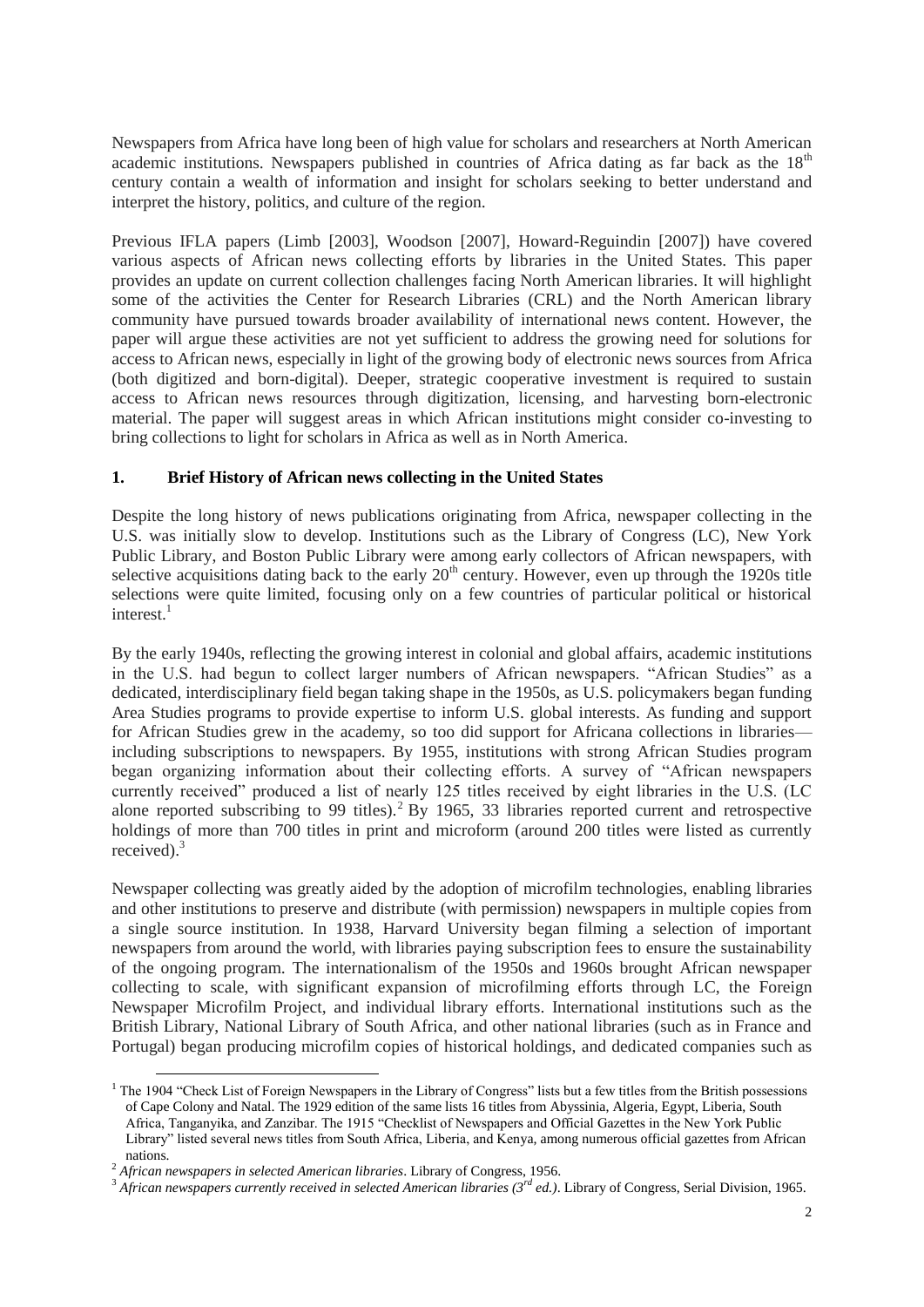Microfile Ltd. (Johannesburg, South Africa) and the Association pour la conservation et la reproduction photographique de la presse (ACRPP) offered filming services for collections held in Africa and elsewhere.

At the peak of collecting efforts, libraries in the U.S. reported collecting more than 500 newspaper titles from nearly every country in Africa.<sup>4</sup> An effort in 2004 to create a more authoritative union list of African newspapers (AFRINUL) resulted in a title list of nearly 800 current newspapers (though information on actual currency of receipt was not verified in all cases). A sizable portion of those titles was held only by the Library of Congress, which microfilmed many of its current acquisitions for storage and preservation purposes. Among the other academic repositories of African newspapers in the U.S. with a focus on current collecting are Northwestern University; New York Public Library; Stanford University; University of California, Los Angeles; Harvard University; and Yale University.

The **Center for Research Libraries** (CRL), founded in 1949, has played a pivotal role in the cooperative collection and preservation of African newspapers. Since its inception, CRL has maintained collections of significant international news content. CRL was an early supporter of cooperative preservation of foreign news, and in 1956 was appointed the administrative home of the Foreign Newspaper Microfilm Project (FNMP). From the outset, FNMP sought to collect and preserve important African newspapers (among other world regions). Some of the early titles selected were *France-équateur l'avenir* (Congo-Brazzaville), *le Courrier d'Afrique* (Congo-Kinshasa), *Ethiopian Herald* (Addis Ababa, Ethiopia), *Daily Graphic* (Accra, Ghana), *Daily Chronicle* (Nairobi, Kenya*), Liberian Age* (Monrovia, Liberia), *O Notícias* (Maputo, Mozambique), *Daily Times* (Lagos, Nigeria), *Cape Times* (Cape Town, South Africa), and *Rhodesia Herald* (Harare, Zimbabwe).

CRL is also a champion of broader collaboration among area programs. As Africanist bibliographers began building their collections in the late 1950s, they quickly recognized the need for cooperation in obtaining hard-to-collect material. In 1963 representatives of the Foreign Acquisitions Committee, Africa Sub-Section, of the Association of Research Libraries approached CRL and requested that it begin acquiring microfilm of retrospective materials related to Africa. In May of that year, Africana librarians from 12 institutions formed a consortial arrangement dubbed the **Cooperative Africana Microform Project** (CAMP) to identify African newspapers, serials, and political ephemera and work towards their preservation. CRL's Board of Directors supported the effort and made provisions to contribute financial assistance, to be matched by participating institutions.

Together, CAMP and CRL's collections now span more than 1,500 newspaper titles published in Africa. Holdings date from the year 1800 through the present, with titles from virtually every country (strengths include South Africa, Nigeria, Senegal, Ethiopia, and the Democratic Republic of the Congo). Newspapers are held primarily in microform, totaling more than 12,000 reels created by CRL/CAMP or acquired from other libraries and third-party providers. Increasingly CRL provides digital access to content from its collections.

### **2. Trends in collecting current news**

North American libraries today, however, face increasing pressures to cut costs, space, and expertise required to sustain such rich collections. Increasing reliance on Web-based content—with little regard for the sustainability of such resources—has become the norm for many research institutions. The changing model of access, combined with the challenges and cost of acquiring and storing print newspapers from overseas, has resulted in drastic reductions in the number of print newspapers collected in the U.S. and Canada for research purposes.

This reduction has deeply affected African newspaper collections in North America. From its height in the early 2000s, the level of current collecting of current print news periodicals has dropped

 $\overline{a}$ <sup>4</sup> *African Newspapers Currently Received by American Libraries* (Revised summer 1999). Compiled by Mette Shayne. [http://www.crl.edu/sites/default/files/d6/attachments/pages/newscurrent99\\_0.pdf](http://www.crl.edu/sites/default/files/d6/attachments/pages/newscurrent99_0.pdf) (Accessed July 24, 2015).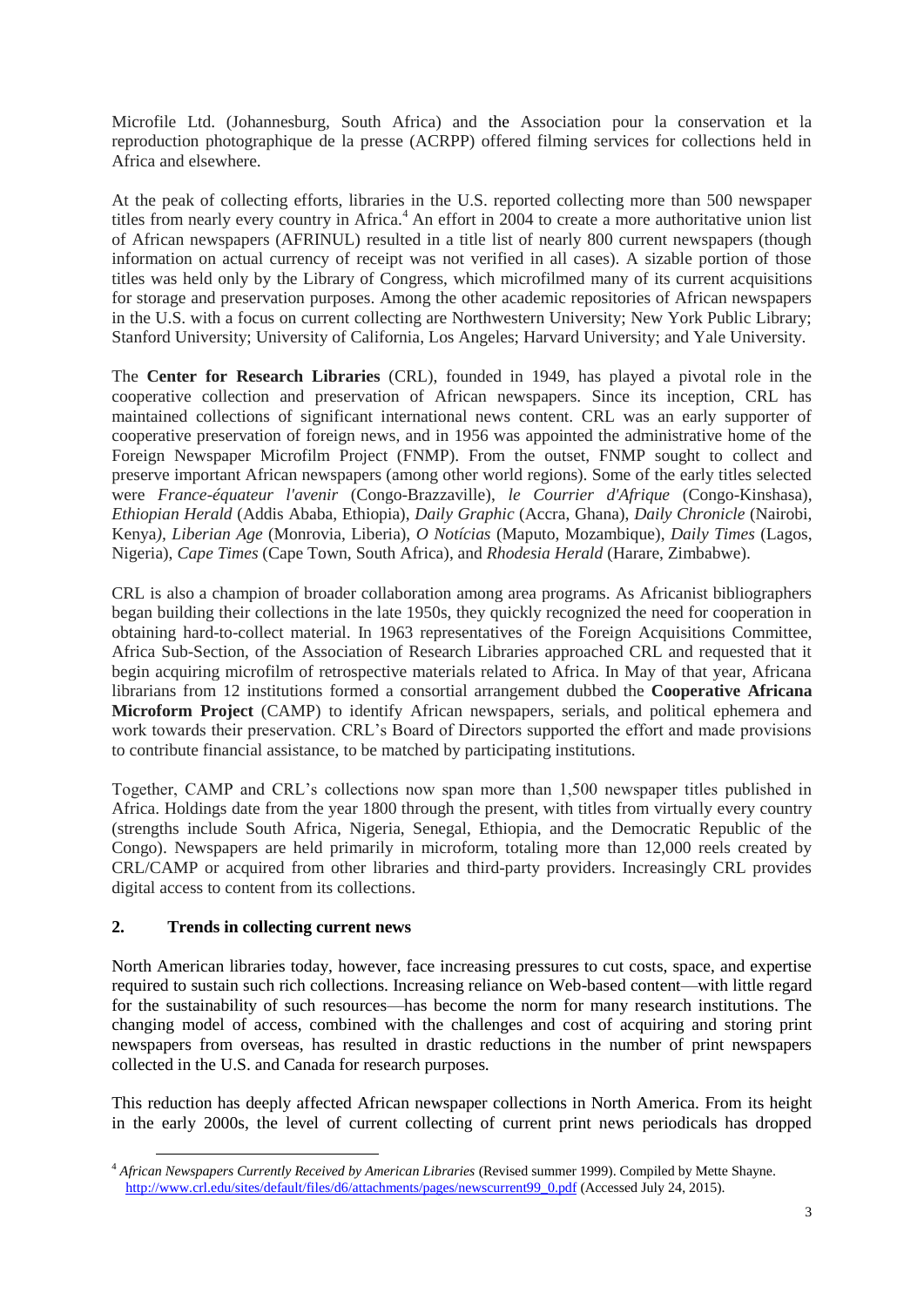steadily. The CAMP Newspaper Subcommittee periodically tracks current subscriptions to newspapers by its members. Based on surveys conducted in 2006, 2009, and 2012 (CAMP's 2015 survey forthcoming), subscriptions by libraries to titles offered through the LC Cooperative Acquisition Program (CAP) have faced a consistent decline in aggregate numbers. In 2012, of the 52 active titles offered through the LC-Nairobi office, 24 titles (46%) saw a reduction in numbers of subscribing institutions compared to the 2009 survey. 21 titles (40%) had fewer than three subscribing libraries. Five titles had only one subscribing library aside from LC.

The declining subscriptions, while not precipitous, point to a clear trend in reductions across the board. More troubling, however, are the anecdotal reports from libraries since 2012 that suggest deeper cuts in print subscriptions. Two significant events in particular have impacted the availability of current African news titles in the U.S.

First, the LC-Nairobi field office was informed in 2012 that the office may no longer use APO/FPO Mail to ship CAP participant subscription material. The loss of this heavily-subsidized service (offered to U.S. embassies and military bases) meant that field offices were required to ship materials via commercial freight on a cost-recovery basis. The increase in shipping costs, along with delays in material shipments caused by the need to amass sufficient content to fill a bulk shipping container, resulted in a number of libraries cancelling all but the most essential print newspapers.

Second, and more concerning to the library community at large, financial cutbacks in LC's overseas operations budgets in 2012 resulted in reductions in the field office microfilming capacity. Since 2006, the LC field office in Nairobi has sent a number of its collected news titles to the Library's office in New Delhi for preservation microfilming prior to intake in Washington. As a result of the budgetary cutbacks, 24 titles out of some 115 news publications sent from LC-Nairobi to Delhi for filming were cancelled. As no plans for reinstating filming were foreseeable, LC canceled print subscription to these titles entirely. Many of these titles were not offered via subscription to CAP participants, and absent acquisitions maintained via other means, these titles are no longer being collected—much less preserved—in North America.

LC-Nairobi has long collected more newspaper titles than it was able to film. The office has maintained backfiles of long-running titles that had not been prioritized for filming, as well as shortrun titles published during historically significant periods (for example, during Liberia's civil unrest in the 1990s). Since 2006, CAMP has supported proposals from LC-Nairobi to preserve contemporary newspapers—content ranges from the 1980s to the present—from countries including Botswana, Cameroon, the Democratic Republic of Congo, Malawi, Mauritius, Mozambique, Rwanda, Senegal, Somalia, Tanzania, and Zimbabwe. This collaboration has resulted in the preservation of more than 300 titles that may otherwise have been lost to scholars.

### **3. Online availability of current news**

What, then, of the availability of African news online? As mentioned above, many research institutions have all but abandoned collecting print newspapers in favor of online database subscriptions to news aggregators and "e-print" collections. In many cases, libraries simply direct scholars toward current content via the open Web. In 2012, CRL sought to assess how these alternate access measures compared to content formerly acquired in physical form. The report ["African](http://www.crl.edu/sites/default/files/d6/attachments/tg/African_online_newspapers_study_2013.pdf)  Newspapers Online – [a survey of current coverage,](http://www.crl.edu/sites/default/files/d6/attachments/tg/African_online_newspapers_study_2013.pdf)" issued in 2013, examined from a regional perspective the challenges of electronic access to news.<sup>5</sup>

Specifically, CRL sought to determine:

- the overall extent of online availability of African newspapers;
- whether the most significant African titles were represented online, and extent of coverage;

 $\overline{a}$ <sup>5</sup> "CRL Assesses Online Availability of African News[" http://www.crl.edu/news/crl-assesses-online-availability-african](http://www.crl.edu/news/crl-assesses-online-availability-african-newspapers)[newspapers](http://www.crl.edu/news/crl-assesses-online-availability-african-newspapers) (Accessed July 24, 2015).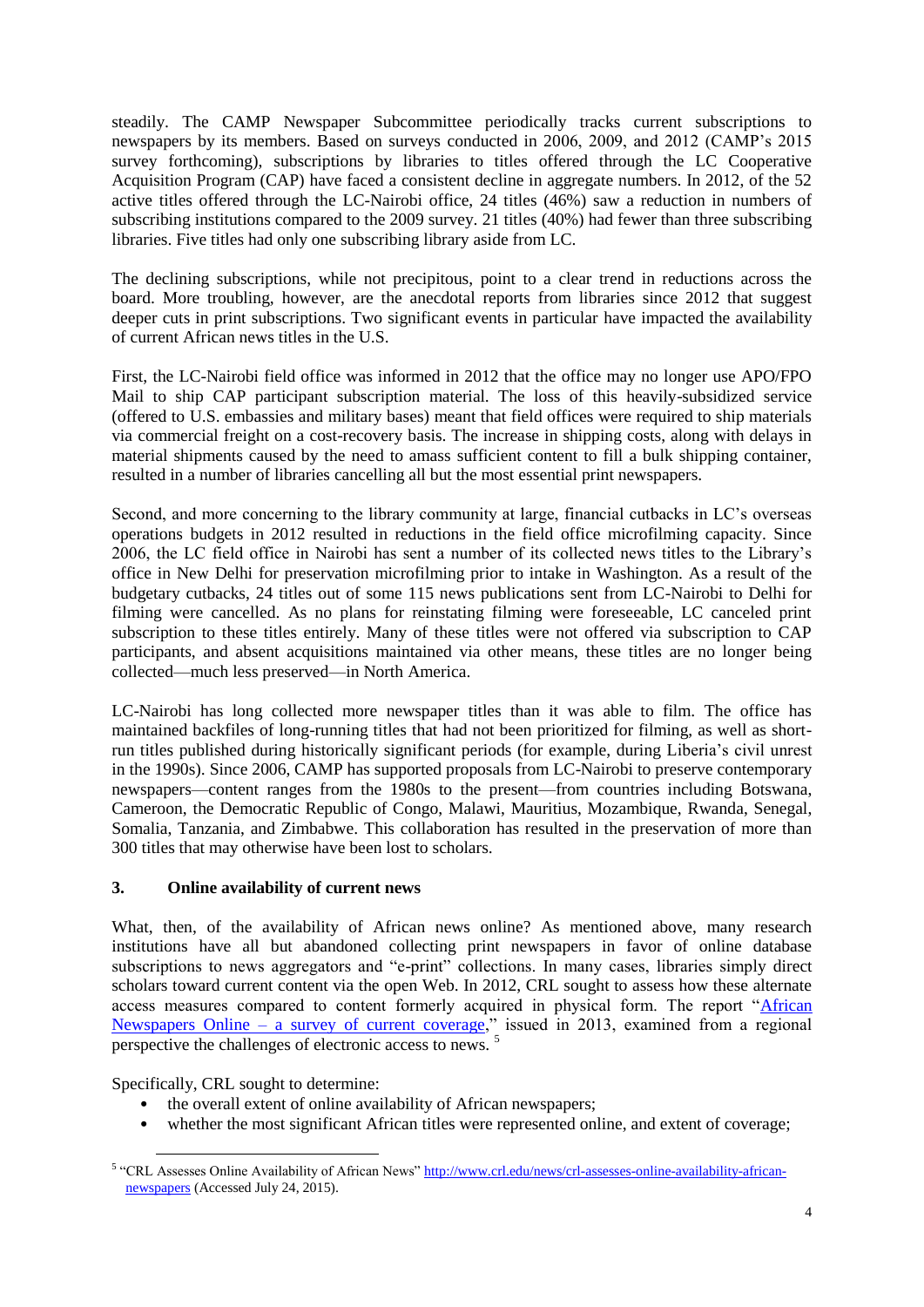- whether the paper's print format was replicated online through "e-print" offerings; and
- whether African news content was being harvested, aggregated, or otherwise included in commercial and non-commercial electronic news resources.

In total, the survey encompassed investigation of more than 900 newspaper titles from 48 countries of Sub-Saharan Africa. CRL also examined title lists from three major commercial news providers to assess to what extent African news content was included in the databases. A brief summation of the full survey findings (available on the CRL website) follows:

#### *Subscription databases*

Large research libraries in North America subscribe to an average of 17 current full-text news products to ensure coverage of local, national, and international events. Most institutions subscribe to at least one major aggregation such as Dow Jones *Factiva*, *LexisNexis Academic*, or NewsBank's *Access World News*. Such resources provide broad coverage of news from the U.S. and the world. CRL examined publicly available title lists from these providers to identify current sources of news produced by African news publishers. CRL also compared content sources listed from AllAfrica.com, an aggregator focused specifically on African news content.

The 2012 assessment showed that coverage for African newspapers within aggregated databases is relatively sparse, especially compared to the proportion of other news sources contained in each commercial news aggregation. At the time, *Access World News* contained a reported 97 newspapers. *LexisNexis* followed with 80 listed titles, and Factiva included only 28 titles (nearly four fifths coming from South Africa). AllAfrica.com, by comparison, claimed coverage of 127 African newspaper sources. A regional breakdown of daily newspapers included in the four products is shown below.



The study is admittedly only a "snapshot," as content sources are continually added to—and in some cases removed from—these products. And, it should be noted that all three aggregators claimed to include AllAfrica.com source content in their products. Of the 127 AllAfrica titles, 51 were listed by *Access World News* and *LexisNexis*. Only ten titles in common were included in the *Factiva* list.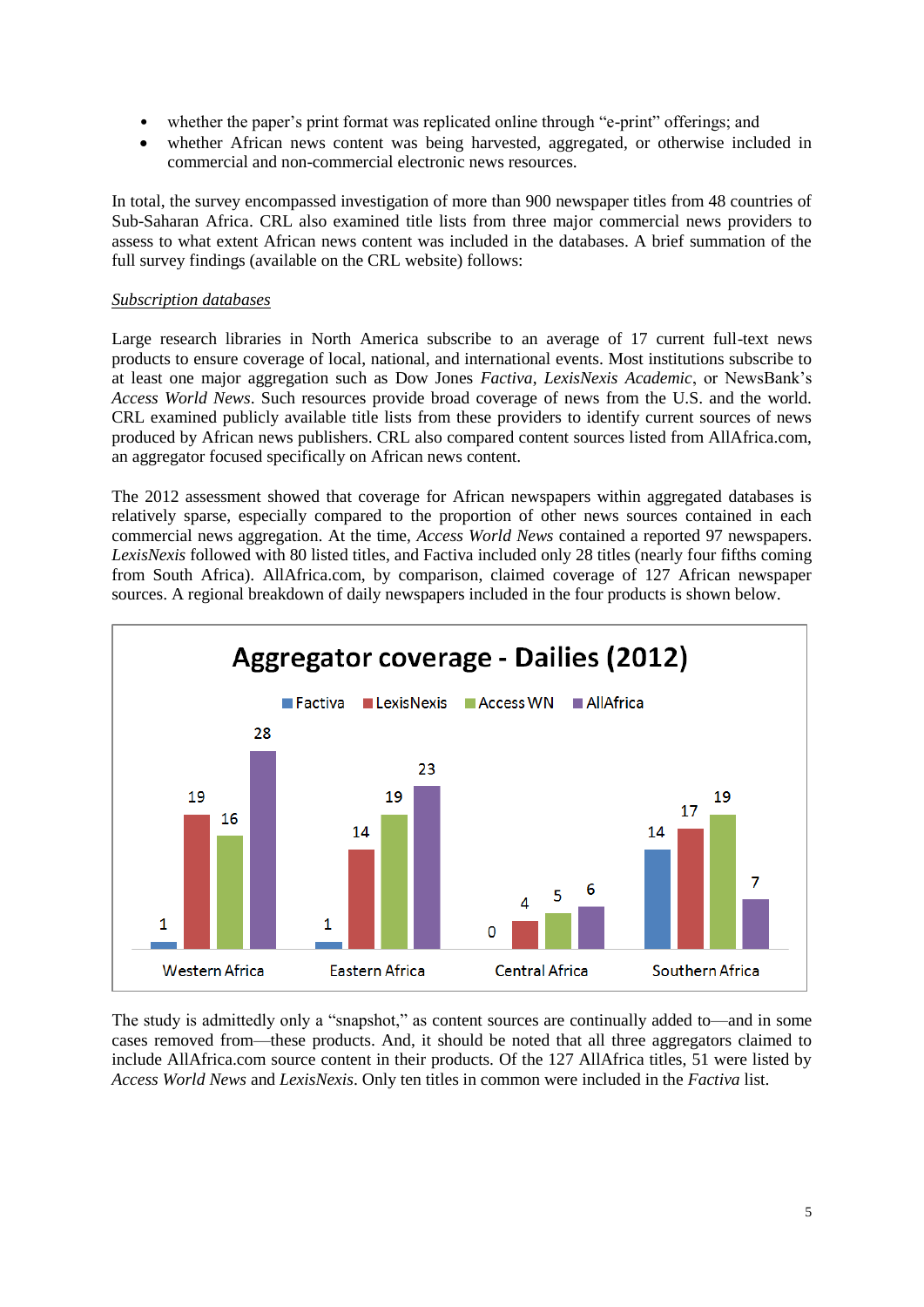#### *African newspaper websites*

CRL's survey of 900 newspaper titles identified through multiple source lists yielded approximately 635 "active titles" for further study ("active" was defined as newspapers listed in current press summaries, found to have recently updated websites or otherwise known to be recently acquired by CRL member libraries). Of the 635 active titles identified, 484 titles (approximately 75%) were found to have some form of online presence.<sup>6</sup> Daily newspapers tend to be more consistently represented online through publisher websites than semi-weeklies, weeklies, and less-frequently produced editions.

Content included on these sites range widely in terms of coverage of the articles present in the print edition. In many cases, only the top articles appeared to be present, while others featured numerous articles corresponding to the print edition, often broken out into different sections of the website. A random ten percent sampling of titles showed a range from seven current articles to more than 50 articles posted per day (the median being 18 articles). One-to-one comparison to the print versions was impractical due the limited availability of print supply in the U.S. However, from casual observation, it would appear that no sites included the full range of content that appeared in the comparable print edition (which may include classifieds, opinion, cartoons, advertisements, obituaries, etc).

The availability of "e-print" versions of the physical newspaper was at the time of study quite limited. In terms of "archives," many news publishers presented some form of searchable or browseable text articles on their site, but the majority maintained only short archives (going back a few years) and were often limited to print subscribers.

In all, the online availability of African newspapers appears to be growing over time, though the content and functionality of these sites varies considerably across regions. Some world regions including Africa are seeing substantial growth in print markets, due to rising literacy, employment, and income levels. However, the development of electronic distribution mechanisms continues to fall short of trends in other world areas. Thus, it may be concluded that libraries' heavy reliance on electronic access and large news packages may not be adequately serving the needs of Africanist scholars.

#### **4. Digital availability of historical news content**

 $\overline{a}$ 

Through a century of major, sustained investment in acquisition, documentation and preservation, libraries in North America, Europe, and Africa have amassed a large and valuable collection of newspapers. Yet, the tremendous potential of digitization of historical news content has yet to be realized on any meaningful scale for African newspapers.

A 2015 study by CRL entitled ["The 'State of the Art': A Comparative Analysis of Newspaper](http://www.crl.edu/sites/default/files/d6/attachments/events/ICON_Report-State_of_Digitization_final.pdf)  [Digitization to Date"](http://www.crl.edu/sites/default/files/d6/attachments/events/ICON_Report-State_of_Digitization_final.pdf) sought to assess the outputs of the major newspaper digitization efforts, and to identify the comparative strengths and gaps in the corpus of newspapers digitized to date.<sup>7</sup> The report estimates the number of newspaper titles digitized worldwide may presently exceed 45,000 titles (whether in long runs or single issues). However, the vast majority of digitized titles are published in the global North, with only a representational amount of content from Africa available online.

<sup>6</sup> However, as the report emphasizes, the high correlation of "active" titles and internet presence should not be interpreted to mean that most African newspapers have an internet presence. Rather, the study's strong reliance on internet sources to identify titles has a biasing effect. Given that the *World Press Trends* suggests as many as 1,300 newspapers are published in Africa, it might be posited that as many as two out of three African newspapers have no identified internet presence. Better data on current newspapers is required in order to draw a reliable conclusion.

<sup>&</sup>lt;sup>7</sup> [http://www.crl.edu/sites/default/files/d6/attachments/events/ICON\\_Report-State\\_of\\_Digitization\\_final.pdf](http://www.crl.edu/sites/default/files/d6/attachments/events/ICON_Report-State_of_Digitization_final.pdf) (Accessed July  $24, 2015$ ).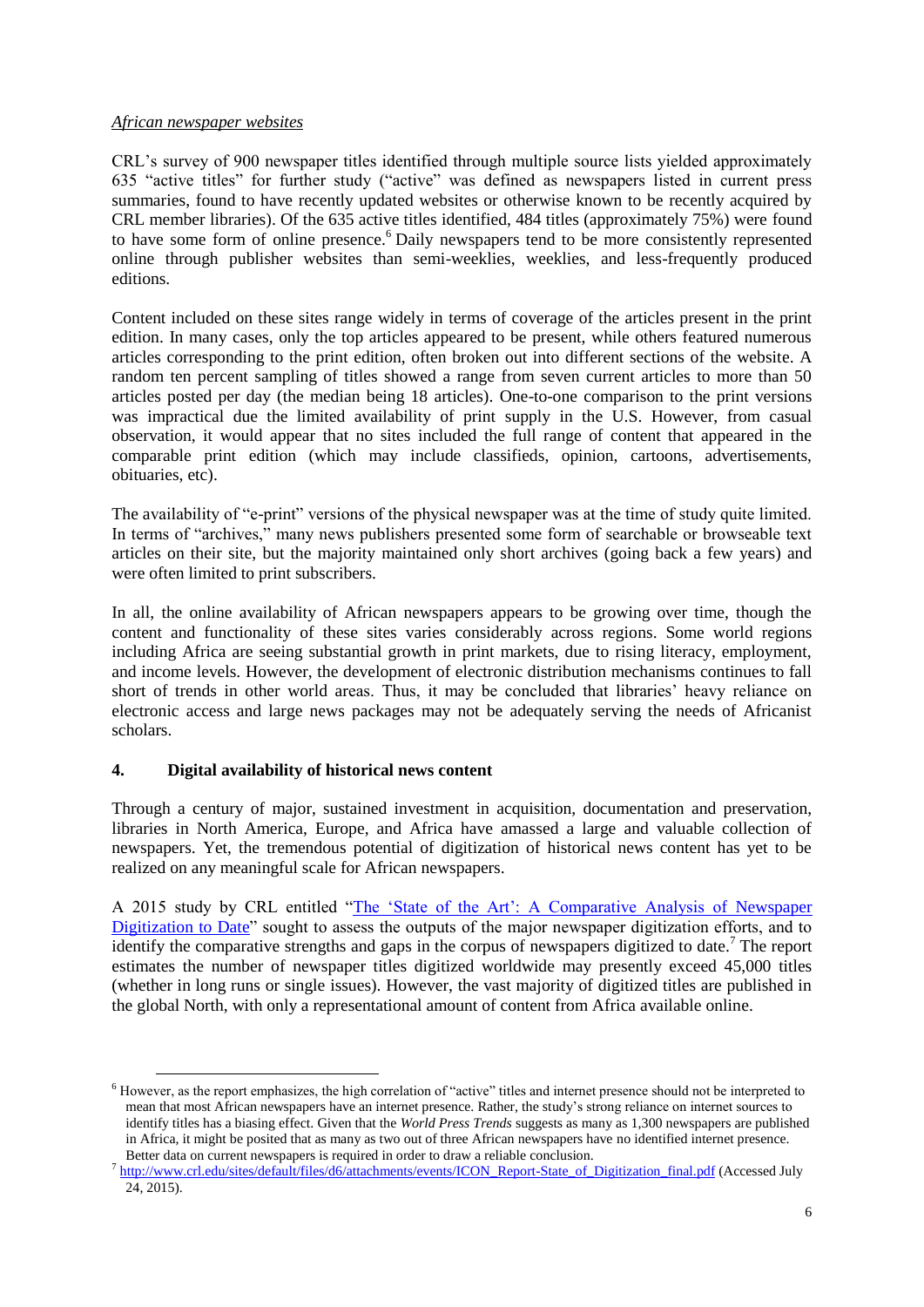CRL and its member libraries have created the [World Newspaper Archive \(](http://www.crl.edu/collaborations/global-resources-partnerships/news/world-newspaper-archive)WNA) in partnership with Readex (a division of NewsBank) to preserve and provide access to historical newspapers from around the globe. To date, CRL and Readex have digitized more than 400,000 pages of content from 70 newspapers published in Sub-Saharan Africa between 1800 and 1922. A second WNA module of African Newspapers is in planning stages.

A handful of other projects outside of Africa provide access to single titles or small collections of content. The Bibliotheque nationale de France includes in its [Gallica d](http://gallica.bnf.fr/html/und/presse-et-revues/presse-et-revues)igital library selective news titles from Algeria, Madagascar, and other former French colonies. The [Berlin State Library](http://zefys.staatsbibliothek-berlin.de/en/) has included a selection of German-language papers published internationally, including the *Deutsch-Ostafrikanische Zeitung* (1899-1916) and *Südwest* (1910-1914). *Gaskiya ta fi Kwabo* (1939-1958) appears courtesy of the [Endangered Archives Programme](http://eap.bl.uk/database/results.a4d?projID=EAP485) in page image form.

Within Africa itself, however, the availability of digitized backfiles of newspapers remains elusive. A few press clipping services (e.g., SA Media, mozambiquehistory.net) offer selected articles arranged by topic. NewsBank recently announced an agreement to digitize the backfiles of *Rand Daily Mail*  $(1902-1985)$ ,<sup>8</sup> and this year the National Library of South Africa (NLSA) signed an agreement to deliver images of *Indian Opinion* (1930-1949) to the Gandhi Heritage Portal.<sup>9</sup> The NLSA's 2013 commitment to the digitization of South African newspapers is a welcome signal of content to come. Beyond these, however, outside of a few library demonstration projects (most or all of which appear to be inaccessible), the availability of historical archives of digitized newsprint produced by institutions in Africa is as yet quite limited.

## **5. The North American conundrum**

 $\overline{a}$ 

The conundrum facing libraries today is *how to address the widening gap of persistent access to news content*. Libraries in North America have placed a premium on electronic access to content. However, a large share of news produced in countries in the global South continues to be disseminated in print. Neither libraries in the U.S. nor in the regions appear to have the wherewithal (capacity, funds, space, will) to continue to collect the print record at levels previously seen. The scale has tipped.

Meanwhile, the infrastructure to support persistent electronic access to news is still weak. Many news producers lack robust content management systems to store and preserve electronic content. The limited archives maintained by publishers, often removed or inaccessible after a specified period, result in a short "shelf life" of news content. Libraries and archives have not sufficiently responded to the changing patterns of news creation and dissemination—the "lifecycle" of news content—to adopt models for collection and preservation of born-digital news. News in the electronic age is becoming ever more ephemeral.

Finally, too much of the cultural and historical record of news is still "at risk." While digitization of late-19<sup>th</sup>/early-20<sup>th</sup> century news from Europe, the U.S., and other developed areas has grown in recent years, much of the significant content produced in the latter half of the  $20<sup>th</sup>$  century up through the present is still inaccessible. Digitization projects are driven by local interests (in the case of national or local funding support) or by market imperatives (in the case of commercial digitization of high-value content). With scare funding and limited "market opportunity" driving digitization agendas, newspapers published in developing regions, and in languages other than English, are at considerable risk.

<sup>8</sup> [http://www.newsbank.com/libraries/colleges-universities/solutions/international-regions/rand-daily-mail-archive-1902-](http://www.newsbank.com/libraries/colleges-universities/solutions/international-regions/rand-daily-mail-archive-1902-1985) [1985](http://www.newsbank.com/libraries/colleges-universities/solutions/international-regions/rand-daily-mail-archive-1902-1985) (Accessed July 24, 2015).

<sup>&</sup>lt;sup>9</sup> <http://www.nlsa.ac.za/index.php/nlsa-news/271-india-nlsa-mou-2015> (Accessed July 24, 2015).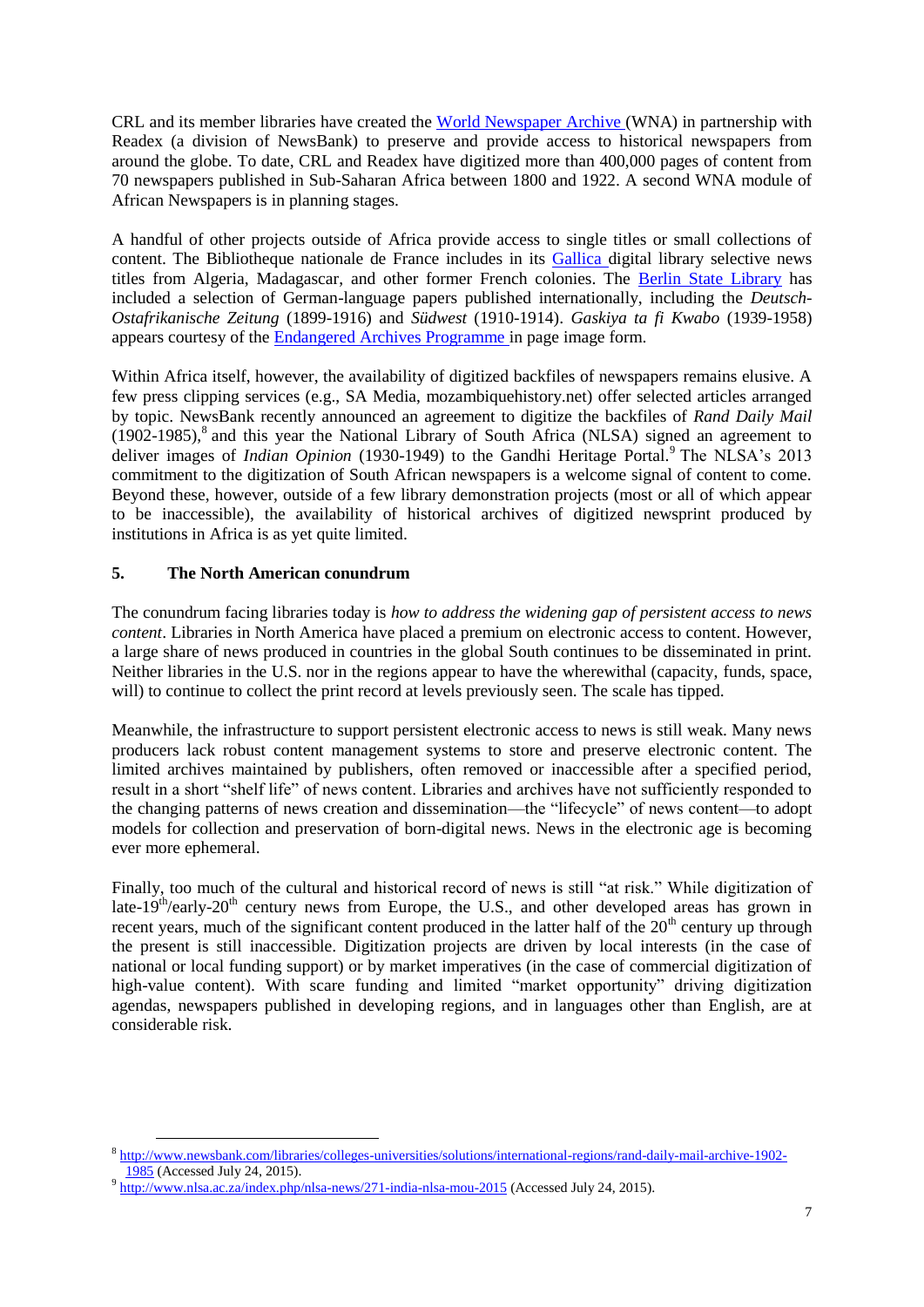#### **6. A cooperative (global) agenda for news**

While the conundrum above is framed in terms of the North American context, it would be a mistake to characterize this as (just) a North American problem. Libraries and archives in Africa are key stakeholders in—even the frontline defenders of—the collection and persistence of news resources produced in the region. Many national and academic libraries in countries of Africa manage current and historical newspaper collections at varying scales. Unfortunately, public funding is in decline in many economies, which may result in the loss or permanent inaccessibility of a great deal of historical material in regions that do not have well-developed archive infrastructure. Deeper, strategic investment is required to sustain access to news resources in print and electronic formats. This is a global challenge, requiring action from libraries in the region as well as investment from libraries elsewhere.

The cooperative action agenda below proposes areas in which African institutions might consider coinvesting with libraries in North America and elsewhere to bring collections to light for scholars.

#### *Collection and sharing of news information – a "Meta-Preservation" strategy*

Academic and national libraries invest considerable sums to collect newspapers to make them accessible to historians and other researchers. However, there is still scant reliable information on newspapers produced in many regions; on newspapers collected and preserved by libraries; and on digitization activities underway or completed. Libraries must engage cooperatively to provide and maintain accurate and up-to-date information on newspapers—both in print and online—published in their region or country.

CRL, through the **International Coalition on Newspapers** (ICON) strives to collect such information on behalf of research libraries worldwide. The ICON database [\(http://icon.crl.edu\)](http://icon.crl.edu/) is a registry of holdings information on the hard copy, microform and digitized holdings of U.S. and foreign newspapers. Its purpose is to provide reliable information for libraries, publishers and others engaged in preserving, collecting, and digitizing newspapers, about holdings of interest in major research collections and about the contents of "trustworthy" repositories and databases of digitized newspapers.

ICON enlists the cooperation of libraries, archives, and third-party providers to share bibliographic and holdings information on news titles held and preserved. The ICON database is geared towards increasing the granularity of information—down to the issue level, where possible—to provide libraries with information to help manage their own collections (retention, preservation, digitization decisions, etc.).

ICON also maintains a directory of newspaper digitization projects, directing users to reliable, fulltext and page-image databases of historical newspapers. <sup>10</sup> The directory was used, in part, as the basis for the recent "State of the Art" survey of digitization initiatives. ICON welcomes suggestions for projects not yet included.

Even where full, detailed information on news collections is not available, understanding the changing landscape of news production is of immense value to libraries and scholars. CRL's assessment of the online availability of African newspapers found that most websites and online portals with links to African newspapers were incomplete and significantly out of date. This hampers online discoverability and thwarts efforts to direct researchers to resources with any measure of comprehensiveness. Anecdotal reports from librarians in Sierra Leone and Liberia, for example, suggest many local newspapers are being produced that cover political issues and events such as the recent Ebola outbreak, but have yet to receive international attention (in many cases, these titles do not have a web presence). As academic and internet entrepreneur Kalev Leetaru recently suggested,

 $\overline{a}$ 

<sup>&</sup>lt;sup>10</sup> See:<http://icon.crl.edu/digitization.php> (Accessed July 24, 2015).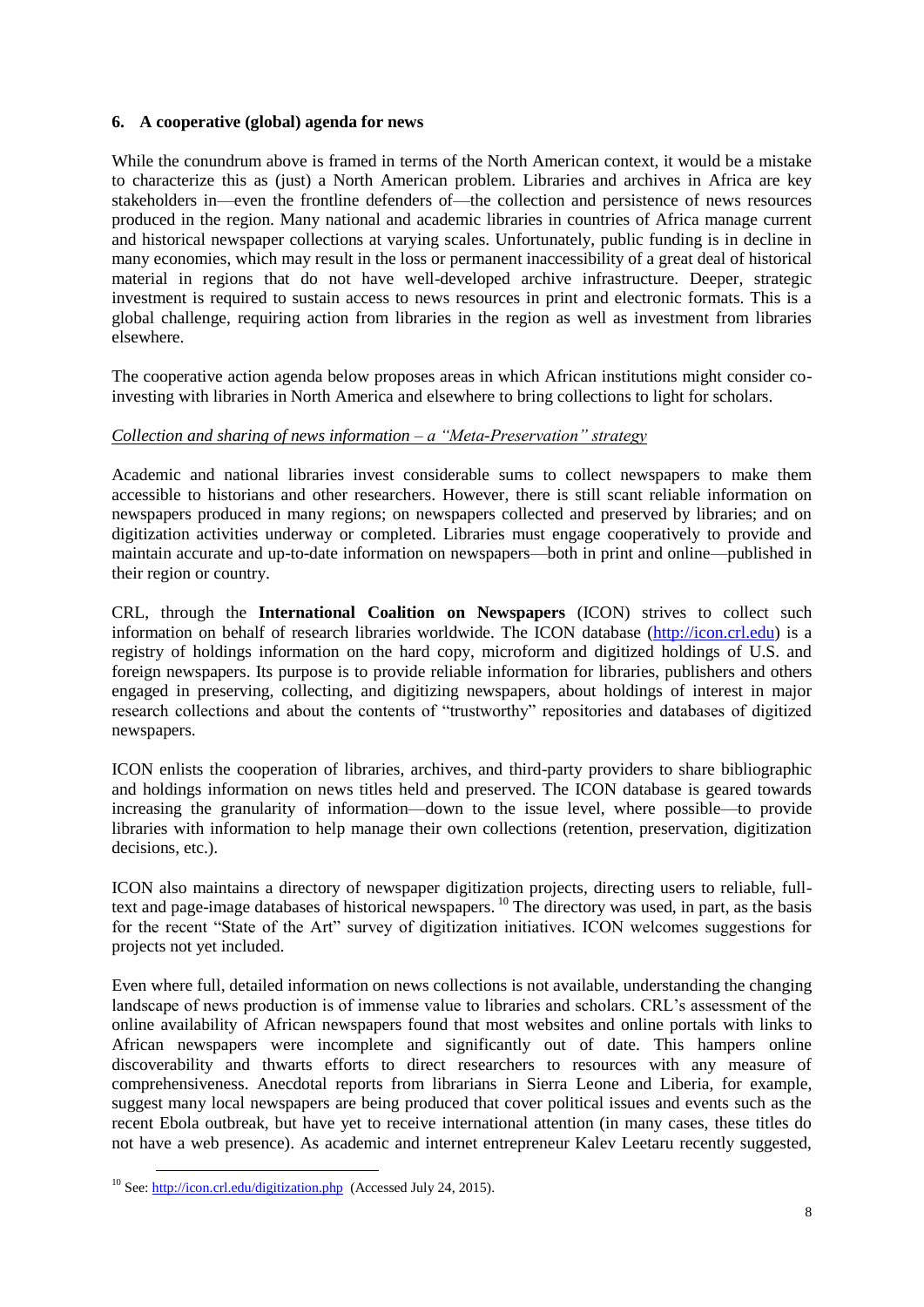"what we truly need is better, more local data (and expanded tools that can translate and process that material) to allow us to more closely listen to and understand local communities."<sup>11</sup>

Information cooperatively gathered might usefully be shared with like-minded communities such as ICON, the IFLA News Media Section, and the CAMP Newspaper Subcommittee, to help identify valuable news collections "at risk," and inform current collecting priorities.

#### *Cooperative preservation and digitization*

Where collections have been identified and the capacity to support preservation and digitization of content is available, libraries must more closely collaborate on priorities for digitization. Newspaper collections in Pretoria, Nairobi, Dakar, and Ibadan contain unique resources available in few other locations. ICON data contributed by institutions can be used to confirm the existence of original and reformatted copies, indicating not only the completeness of a library's holdings but also the conditions under which those holdings are maintained. Armed with such information, libraries engaged in a coordinated international strategy could make rational decisions on investments to support preservation of materials considered most at risk and of value to the research community.

The **World Newspaper Archive**, discussed above, may be a resource for contribution of content by libraries in Africa. Controlled by CRL and its community of libraries, the WNA offers an opportunity for libraries to incorporate material into a growing body of historical news content. CRL has, in select cases, worked with regional libraries to contribute digitized collections to WNA modules in exchange for access to the database. CRL has also arranged to make digital files available to the libraries that contribute those collections to the effort. Those libraries may, at their discretion, make the digital files available locally for non-commercial, educational purposes. Finally, CRL may underwrite the cost of digital access to WNA modules focusing on particular world regions for partner libraries in the region.

Libraries may also consider working within international cooperative structures like the **Cooperative Africana Materials Project**. CAMP works with African partners (most recently in Uganda, Liberia, and Mali) to identify, preserve and make available newspapers, archival collections, and other primary sources held regionally. CRL provides enabling infrastructure to host content (including newspapers) digitized by its community programs. CAMP has recently invited African institutions to join CAMP as Affiliate Members at no cost based on the institution's history of library collaboration and commitment to the ongoing work of CAMP. African Affiliate Members gain access to CAMP's digitized collection, which is available through the CRL online catalog.

#### *A new preservation template for electronic news*

In 2013, at a two-day forum on "**[Access to News in the Digital Era](http://www.crl.edu/fr/events/global-resources-roundtable-beyond-fold-access-news-digital-era)**," CRL convened collection development and subject specialists from CRL libraries to explore current publishing practices and new scholarly uses of news content, and to help formulate cooperative library strategies to support those uses. <sup>12</sup> The outline of a "new preservation template" was presented by Bernard Reilly (President, CRL) at the 2014 IFLA Newspaper Section Satellite Conference in Geneva.<sup>13</sup> In his paper, Reilly suggests that national-level action is required to form a coherent strategy for the systematic preservation of web-based news. Among the strategies libraries should collectively undertake are to:

 $\overline{a}$ <sup>11</sup> Leetaru, Kalev, "Why Big Data Missed the Early Warning Signs of Ebola" *Foreign Policy*, September 26, 201[4.http://foreignpolicy.com/2014/09/26/why-big-data-missed-the-early-warning-signs-of-ebola/](http://foreignpolicy.com/2014/09/26/why-big-data-missed-the-early-warning-signs-of-ebola/) (Accessed July 24, 2015).

<sup>&</sup>lt;sup>12</sup> "Access to News in the Digital Era," *FOCUS on Global Resources*, volume 32, number 4 (Summer 2013). <http://www.crl.edu/focus/summer-2013> (Accessed July 24, 2015).

<sup>&</sup>lt;sup>13</sup> Reilly, Jr., Bernard F. "A New Template for the Preservation of Electronic News," [http://www.ifla.org/files/assets/newspapers/Geneva\\_2014/s6-reilly-en.pdf](http://www.ifla.org/files/assets/newspapers/Geneva_2014/s6-reilly-en.pdf) (Accessed July 24, 2015).